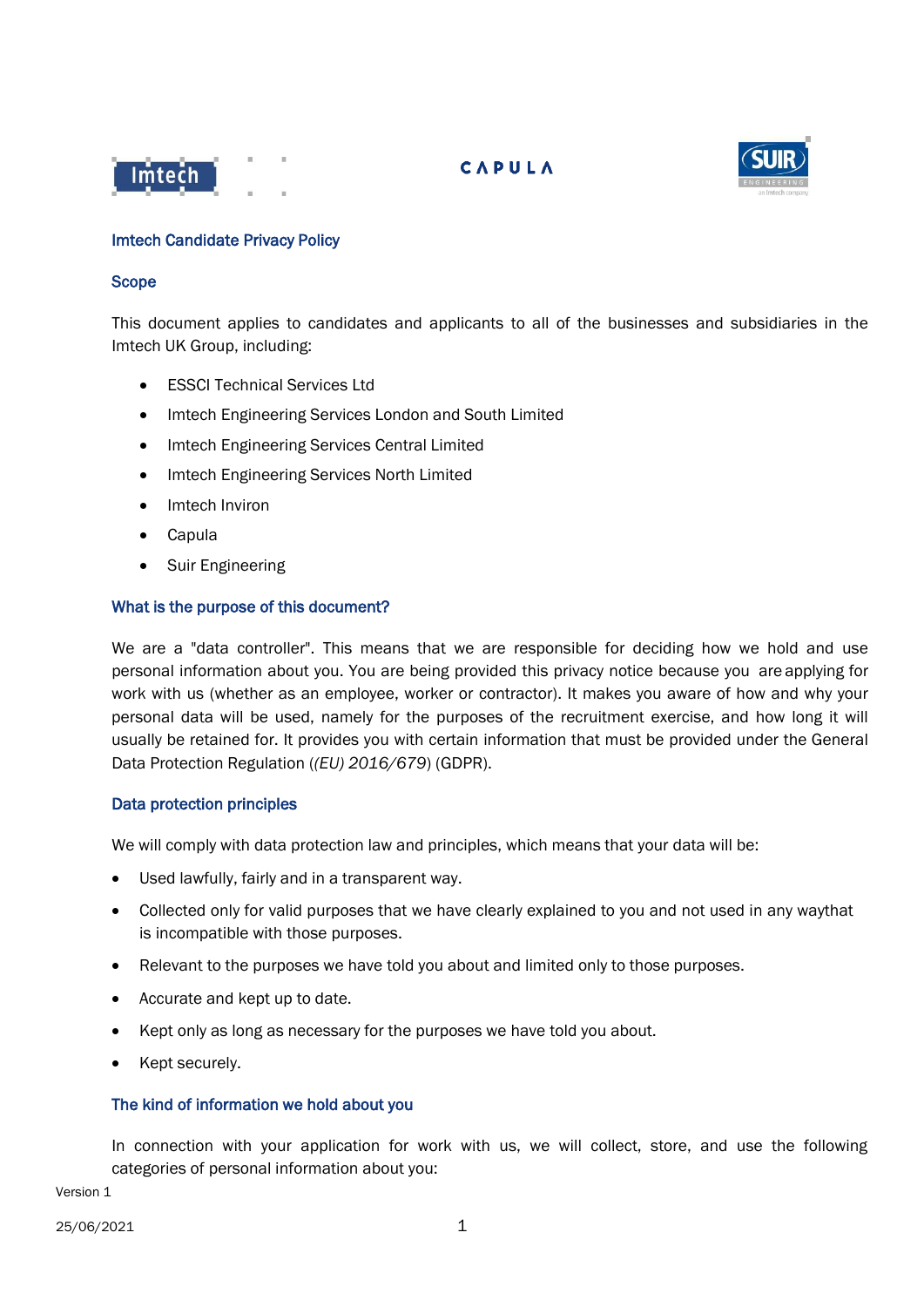- The information you have provided to us in your curriculum vitae and covering letter.
- The information you have provided on our application form, including name, title, address, telephone number, personal email address, date of birth, gender, employment history, qualifications.
- Any information you provide to us during an interview.
- Any relevant recruitment or psychometric test results

We may also collect, store and use the following "special categories" of more sensitive personal information:

- Information about your race or ethnicity, religious beliefs, sexual orientation and political opinions.
- Information about your health, including any medical condition, health and sickness records.
- Information about criminal convictions and offences.

## How is your personal information collected?

We collect personal information about candidates from the following sources:

- You, the candidate.
- Recruitment agencies.
- Background check providers.
- Credit reference agencies.
- Disclosure and Barring Service in respect of criminal convictions.
- Your named referees
- Previous employers

## How we will use information about you

We will use the personal information we collect about you to:

- Assess your skills, qualifications, and suitability for the role.
- Carry out background and reference checks, where applicable.
- Communicate with you about the recruitment process.
- Keep records related to our hiring processes.
- Comply with legal or regulatory requirements.

Version 1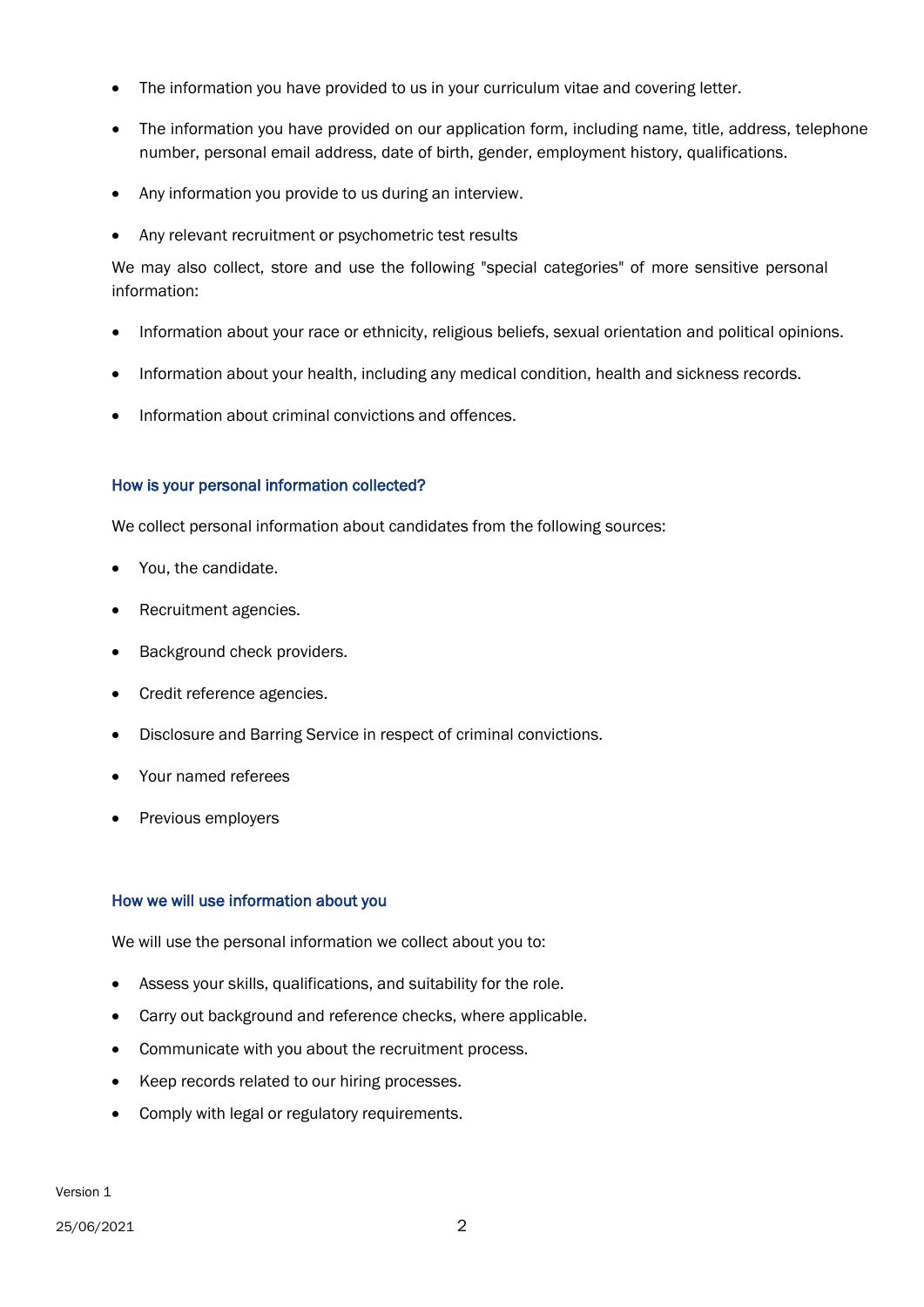We will use information about you on the basis of our legitimate business interests. We also need to process your personal information to decide whether to enter into a contract of employment withyou.

## If you fail to provide personal information

If you fail to provide information when requested, which is necessary for us to consider your application (such as evidence of qualifications or work history), we will not be able to process your application successfully. For example, if we require a credit check or references for this role and youfail to provide us with relevant details, we will not be able to take your application further.

### How we use particularly sensitive personal information

We will use your particularly sensitive personal information in the following ways:

- We may use information about your disability status to consider whether we need to provide appropriate adjustments during the recruitment process, for example whether adjustments need to be made during a test or interview.
- We may use information about your race or national or ethnic origin, religious, philosophical or moral beliefs, or your sexual life or sexual orientation, to ensure meaningful equal opportunity monitoring and reporting.

## Information about criminal convictions

We are entitled to carry out a criminal records check in order to satisfy ourselves that there is nothing in your criminal convictions history which makes you unsuitable for the role. In particular:

- We are legally required to carry out criminal record checks for those carrying out certain specified roles
- Certain roles are listed on the Rehabilitation of Offenders Act 1974 (Exceptions) Order 1975 (*SI 1975/1023*)] and are also specified in the Police Act 1997 (Criminal Records) Regulations (*SI 2002/233*)] so are eligible for a check from the Disclosure and Barring Service.
- Certain senior roles require a high degree of trust and integrity and so we may ask you to seek a basic disclosure of your criminal records history.

We have in place an appropriate policy document and safeguards which we are required by law to maintain when processing such data.

### Automated decision-making

You will not be subject to decisions that will have a significant impact on you based solely on automated decision-making.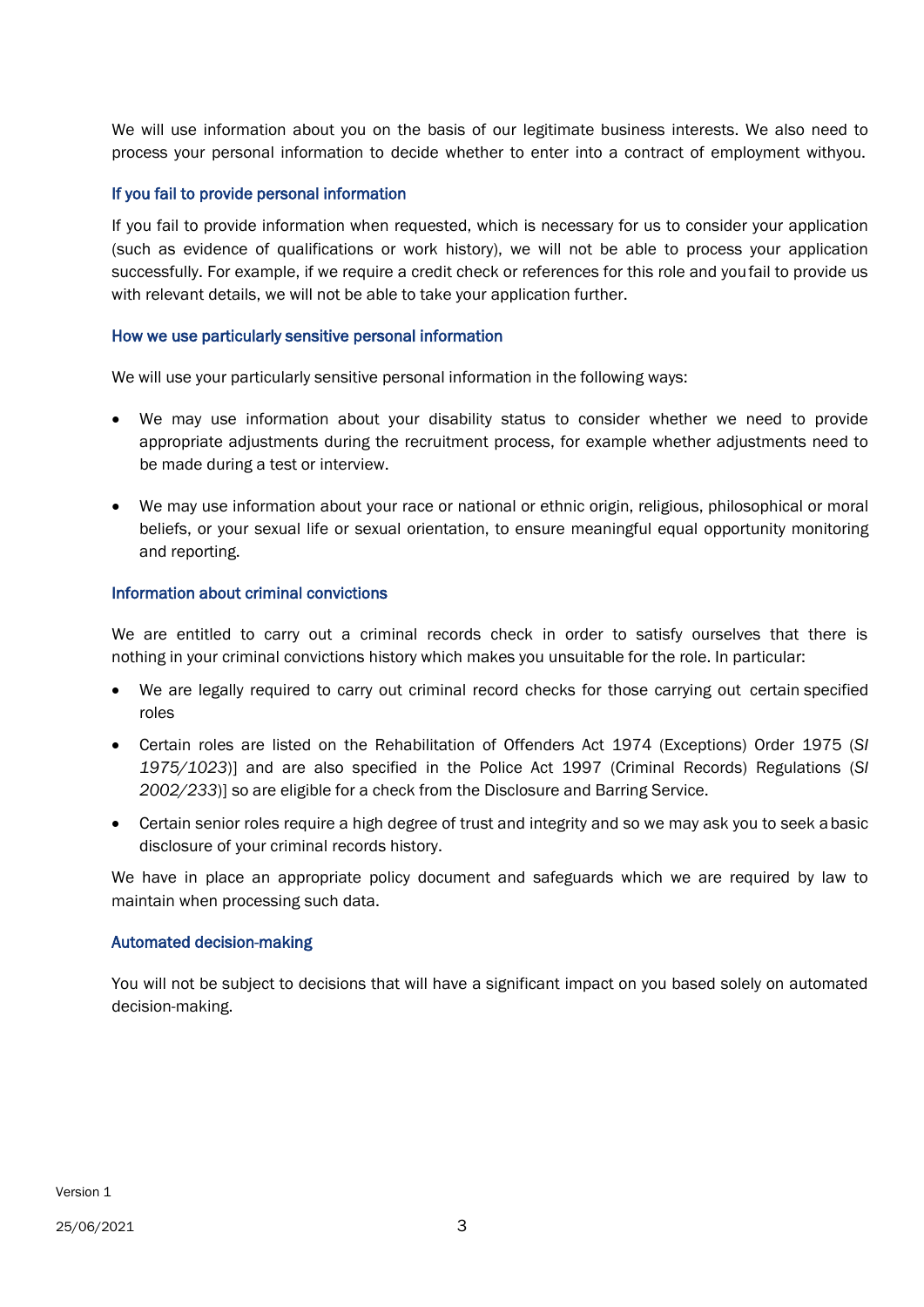# Data sharing

## Why might you share my personal information with third parties?

We will only share your personal information with third parties for the purposes of processing your application: For example, search consultancies, or other entities in the Group. All our third-party service providers and other entities in the group are required to take appropriate security measures to protect your personal information in line with our policies. We do not allow our third-party service providers to use your personal data for their own purposes. We only permit them to process your personal data for specified purposes and in accordance with our instructions.

## Data security

We have put in place appropriate security measures to prevent your personal information from being accidentally lost, used or accessed in an unauthorised way, altered or disclosed. In addition, we limit access to your personal information to those employees, agents, contractors and other third parties who have a business need-to-know. They will only process your personal information on our instructions and they are subject to a duty of confidentiality.

We have put in place procedures to deal with any suspected data security breach and will notify you and any applicable regulator of a suspected breach where we are legally required to do so.

### Data retention

### How long will you use my information for?

We will retain your personal information for a period of 6 months after we have communicated to you our decision about whether to appoint you or not. We retain your personal information for that period so that we can show, in the event of a legal claim, that we have not discriminated against candidates on prohibited grounds and that we have conducted the recruitment exercise in a fair and transparent way. After this period, we will securely destroy your personal information in accordance with our data retention policy.

If we wish to retain your personal information on file, on the basis that a further opportunity may arise in future and we may wish to consider you for that, we will write to you separately, seeking your explicit consent to retain your personal information for a fixed period on that basis.

### Rights of access, correction, erasure, and restriction Your

### rights in connection with personal information

Under certain circumstances, by law you have the right to:

• Request access to your personal information (commonly known as a "data subject access request"). This enables you to receive a copy of the personal information we hold about you and to check that we are lawfully processing it.